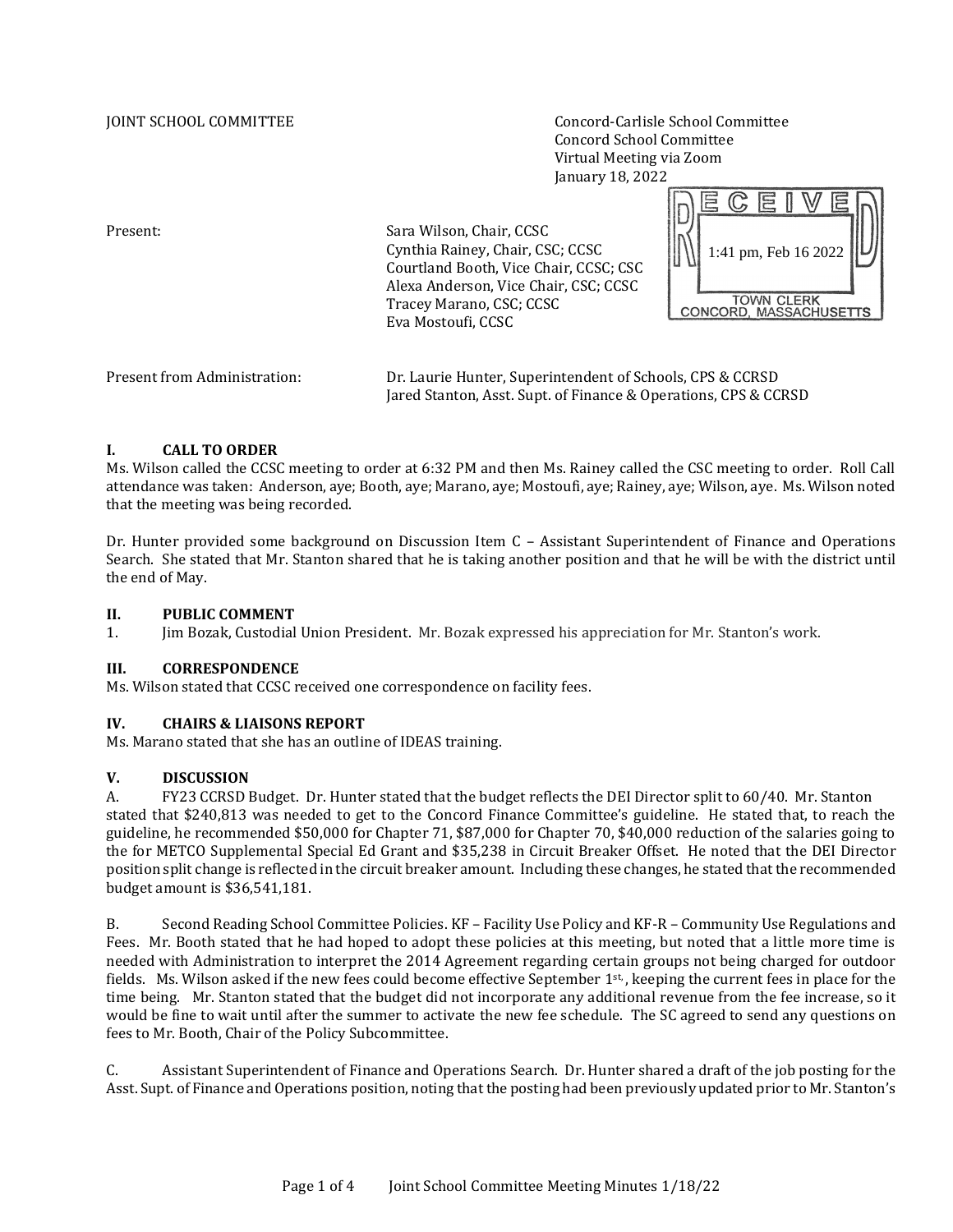hiring. She stated that they are trying to encourage as must interest as possible. The SC discussed the qualifications and increasing the span of the salary range to \$165,000 - \$185,000.

# **VI. ACTION ITEMS**

A. Vote to Approve FY23 CCRSD Budget. Ms. Wilson stated that there is some question around the diesel bus leases in the budget, noting that some SC members do not believe the leases align with the district's sustainability goals. Mr. Booth stated that diesel is not healthy for people or the environment, noting also the current climate crisis and the EPA's bus standards. John Arena, Transportation Manager, stated that these issues have been in the district's foresight, noting that they are slowly working electric buses into the fleet. He stated that the infrastructure needs to be in place for additional electric buses prior to purchasing them, noting that there are constantly new updates being made on electric buses and something being done today may be obsolete a year from now. Mr. Arena stated that the buses need to charged every day and require a certain set of skills to maintain, noting that the warm weather climates seem do better at this point with electric buses. He stated that there are currently 2 charging stations for the 2 electric buses, noting that the power comes from off the street currently and that the building would need to be upgraded for additional electric buses. Mr. Rhames noted that 2020 Town Meeting voted to fund the infrastructure developments to lay the conduit for a fully electric fleet someday in the future. He stated that the first electric bus the district received was like a prototype and is very different from the electric buses being developed now. He noted that the district is getting a third electric bus in FY23, but it is currently on backorder. Ms. Rainey suggesting creating a working group to coordinate with other town groups on this issue and decrease the 4 buses in the FY23 budget to 3. Mr. Booth noted that the mileage on the current buses does not alarm him. Mr. Arena stated that the body rot is what is pulling the buses out of service, not the mileage, noting all of the bodywork that is being done on the bus fleet. Ms. Wilson suggested that a working group work on this prior to the district signing a lease for diesel buses over the summer, noting that they could vote the current budget number in the meantime. Ms. Marano asked Mr. Arena if he needed the 4 buses and he stated that the district could use 6, but 4 would help and keep the district running efficiently with all of the sports trips, field trips and activities in addition to home and school runs. Mr. Arena noted that if buses are turned in with some life left in them, the district can get about \$30,000 for them, but when they are used into the ground, they can only be turned into scrap medal. Ms. Anderson stated that this should be on the School Committee goals moving forward. Mr. Arena noted that the bus drivers feel the School Committee's support. Dr. Hunter stated that she could talk to Kerry Lafleur regarding the creation of a working group.

A motion was made by Ms. Anderson, seconded by Ms. Marano, that the Town raise and appropriate the sum of \$36,541,181 as the Town's apportioned share of the Concord-Carlisle Regional School District budget for the fiscal year ending June 30, 2023; and that the same be expended only for such purposes and under the direction of the Concord Carlisle Regional School Committee. Concord's total assessment is \$25,136,529 and Carlisle's total assessment is \$7,335,411. The motion was approved by roll call: Anderson, aye; Booth, aye; Marano, aye; Mostoufi, aye; Rainey, aye; Wilson, aye.

B. Vote to Approve CCRSD Capital Article. Mr. Stanton shared the two estimates for the paving at CCHS: 1) \$903,124 for asphalt and 2) \$1,053,665 for granite curb. Russ Hughes noted that both estimates include lighting, recommending the granite curb over the asphalt. Mr. Booth noted the importance of determining how much of the current granite that could be reused when going out for bid. Ms. Rainey stated that the SC would need to take a vote in order to use the stabilization fund. After discussion, the SC agreed to move the article for \$200,000 less. A motion was made by Mr. Booth, seconded by Ms. Rainey, that the Town approve \$853,665 of debt authorized by the Concord-Carlisle Regional School Committee for repaving and lighting of the access road. The motion was approved by roll call: Anderson, aye; Booth, aye; Marano, aye; Mostoufi, aye; Rainey, aye; Wilson, aye.

### **VII. ADDITIONAL PUBLIC COMMENT**

None.

# **VIII. CCSC ADJOURNMENT**

A motion to adjourn the CCSC meeting was made by Ms. Wilson, seconded by Ms. Rainey. The motion was approved by roll call: Anderson, aye; Booth, aye; Marano, aye; Mostoufi, aye; Rainey, aye; Wilson, aye, and the CCSC meeting adjourned at 8:10 PM.

### **IX. DISCUSSION**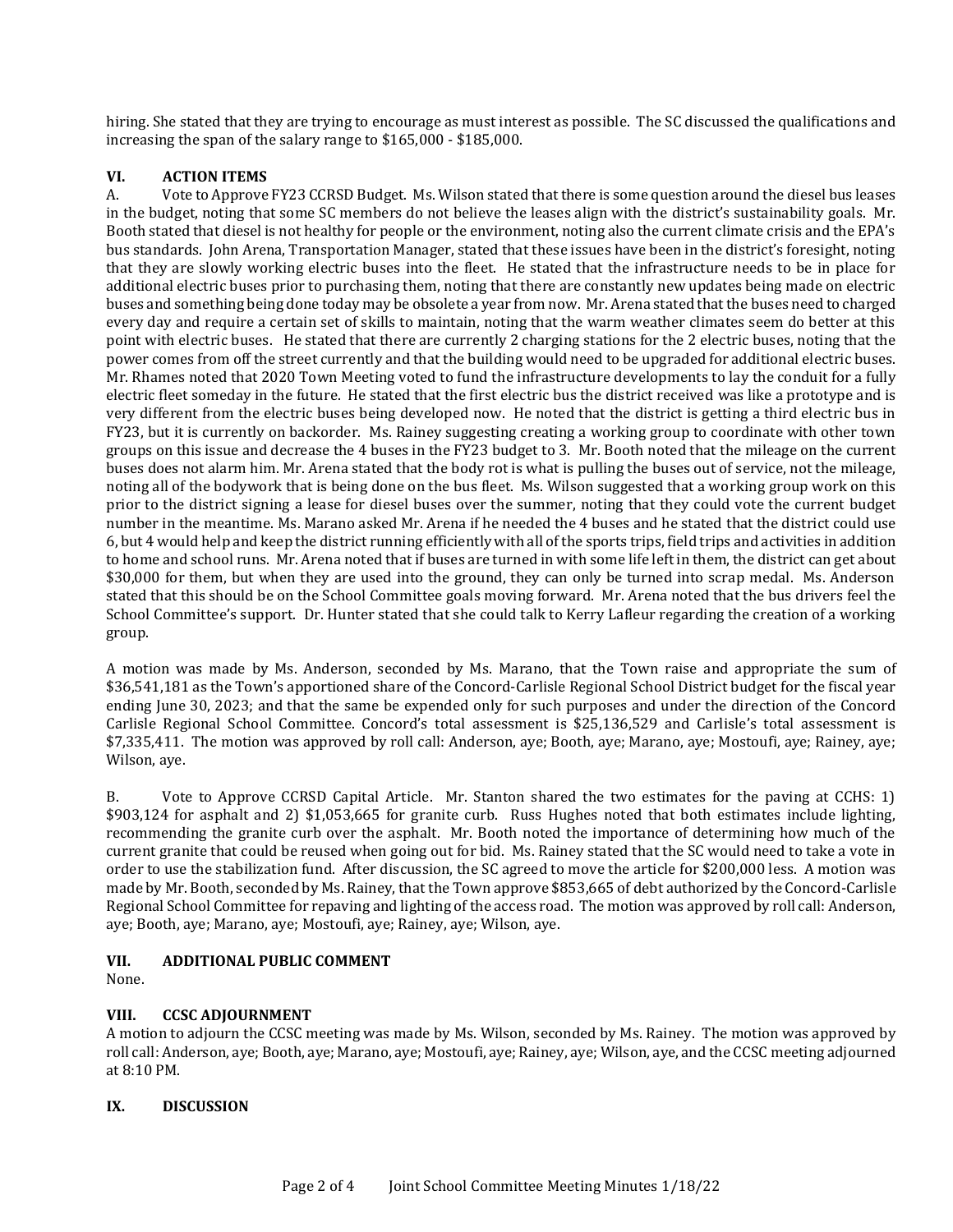A. FY23 CPS Budget. Dr. Hunter stated that the budget is \$350,423 over the FINCOM guideline, noting that she is not changing the recommended budget. Mr. Stanton stated that, due to reducing the FTE of the DEI Director at CCHS, it increased the budget on the CPS side. Dr. Hunter stated that they have been through the budget a number of times, noting that any further layers of reduction would have direct impact to students. Ms. Rainey noted her concern for the \$90,000 in the METCO fund returning in next year's budget. Ms. Anderson noted the gains from the three special education programs that were started at the elementary schools, noting that the savings may be hard to quantify. Dr. Hunter stated that Deborah Dixson, Interim Director of Student Services, is working on a model summarizing the continuum of services and savings. Ms. Rainey noted her concern for the CTA salary increases in FY24 and their impact on the budget, noting that the SC needs to keep this on its radar. Mr. Booth suggested going through the exercise of showing FINCOM how the district would meet FINCOM's 2.8% increase guideline through services or other spending. Dr. Hunter stated that they have to be cautious of the message they are sending, noting that in the past, the district has brought the SC a menu of choices. A motion was made by Mr. Booth, seconded by Ms. Marano that the Town appropriates the sum of \$43,186,745 for the necessary and expedient purposes of the public schools of the Town for the fiscal year ending June 30, 2023; and that the same be expended only for such purposes and under the direction of the Concord School Committee. The motion passed unanimously by roll call.

B. Special Town Meeting Preparation. Ms. Rainey stated that the CSC would be meeting at 6:30 PM in the Learning Commons at CCHS prior to Special Town Meeting to discuss its statement, suggesting everyone arrive at 6:15 PM. Ms. Anderson stated that there is a final coffee on zoom at 1:00 PM the following day, noting how well attended the coffees have been. Ms. Rainey stated that voting from vehicles would be available at Special Town Meeting as well, noting that directions could be found on the Town's website. Ms. Anderson noted that parking spots are limited.

C. Release of June 15 Executive Session Minutes. Ms. Rainey stated that the SC voted to release the minutes from June 15, 2021.

### **X. ACTION ITEMS**

A. Vote to Approve FY23 CPS Budget and Capital. *(budget vote taken during budget discussion)* A motion was made by Mr. Booth, seconded by Ms. Anderson, that the Town appropriates the sum of nine hundred thousand to be expended under the direction of the Concord School Committee for remodeling, construction, reconstructing or making extraordinary repairs, including original equipment and related work at various Concord Public School buildings; and further, to meet this appropriation, authorize the Town Treasurer with the approval of the Select Board to borrow nine hundred thousand and to issue bonds or notes under the provisions of M.G.L. c. 44, §7, or any other enabling authority; and further that, in accordance with M.G.L. c. 44, §20, the premium received by the Town upon the sale of any bonds or notes thereunder, less any such premium applied to the payment of the costs of issuance of such bonds or notes, may be applied to pay project costs and the amount authorized to be borrowed pursuant to this vote shall be reduced by the amount of any such premium so applied. The motion passed unanimously by roll call.

# **XI. ADJOURNMENT**

A motion to adjourn was made by Ms. Anderson, seconded by Ms. Marano. The motion was unanimously approved and the CSC meeting adjourned at 8:45 PM.

Respectfully submitted,

Erin E. Higgins

Approved: 2.15.22

Abbreviations:

| Concord-Carlisle High School                        |
|-----------------------------------------------------|
| Concord-Carlisle Regional School District           |
| Concord-Carlisle Regional District School Committee |
| Concord-Carlisle Teachers' Association              |
| Center for Disease Control & Prevention             |
| Concord Education Fund                              |
|                                                     |